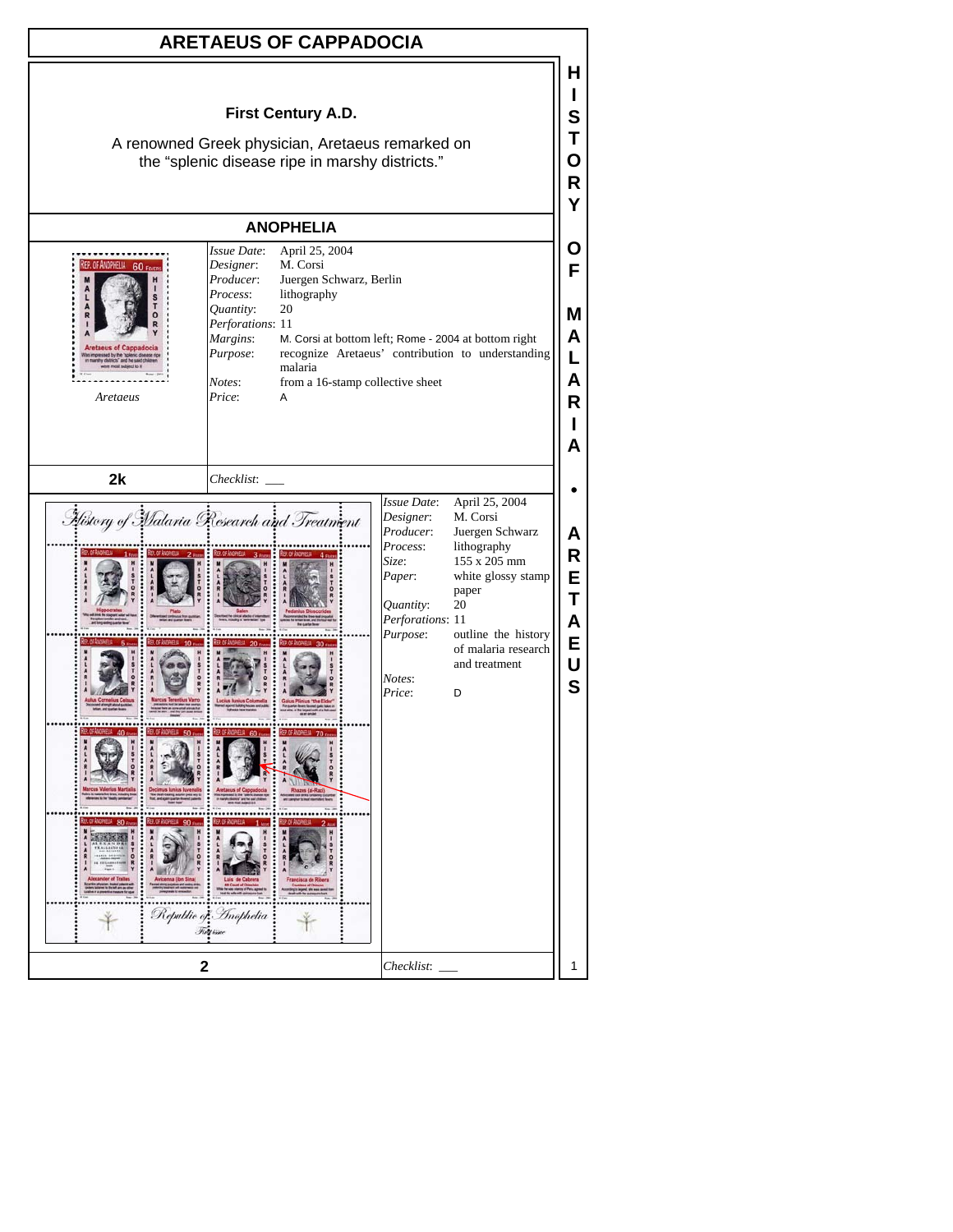| <b>ARETAEUS OF CAPPADOCIA</b>                                  |                                                                                                                                                                                                |                                                                  |                           |  |                                                                                                                                              |  |  |
|----------------------------------------------------------------|------------------------------------------------------------------------------------------------------------------------------------------------------------------------------------------------|------------------------------------------------------------------|---------------------------|--|----------------------------------------------------------------------------------------------------------------------------------------------|--|--|
| н<br>$\mathbf I$<br>S<br>T<br>$\mathbf O$<br>$\mathsf{R}$<br>Y | REP. OF ANOPHELIA 60 Fevers<br>H<br>L<br>s<br>A<br>τ<br>R<br><b>Aretaeus of Cappadocia</b><br>essed by the "splenic disease r<br>by districts" and he said children<br>were most subject to it | Description: as 2k: imperforate<br>Quantity:<br>Notes:<br>Price: | 20<br>A                   |  |                                                                                                                                              |  |  |
|                                                                | 2ki                                                                                                                                                                                            |                                                                  | Quantity: 5               |  |                                                                                                                                              |  |  |
| O<br>F<br>M<br>A<br>L<br>A<br>$\mathsf{R}$<br>I<br>A<br>A      | History of Malaria Research and Treatment<br>Republic of Anophelia<br><b>Red line</b>                                                                                                          | 000005                                                           | Notes:<br>Price:          |  | as #2: imperforate<br>D                                                                                                                      |  |  |
| R<br>E                                                         | 2q                                                                                                                                                                                             |                                                                  |                           |  | Checklist: ____                                                                                                                              |  |  |
| T<br>A<br>E<br>U<br>S                                          | Republic of Anophelia<br>HISTORY OF MALARIA RESEARCH<br>AND TREATMENT<br>History of Malaria Research and Treatment<br>Republic of Inophelia<br><b>Resident</b>                                 |                                                                  | Size:<br>Notes:<br>Price: |  | Cancel: Post Office 01<br>Cachet: post office<br>228 x 331 mm<br>$\mathbf C$<br>OF<br>$A_{N_O}$<br>۱C<br>E <sub>D</sub><br>œ<br>2004<br>JEEV |  |  |
| $\overline{\mathbf{c}}$                                        | 1                                                                                                                                                                                              |                                                                  | Checklist:                |  |                                                                                                                                              |  |  |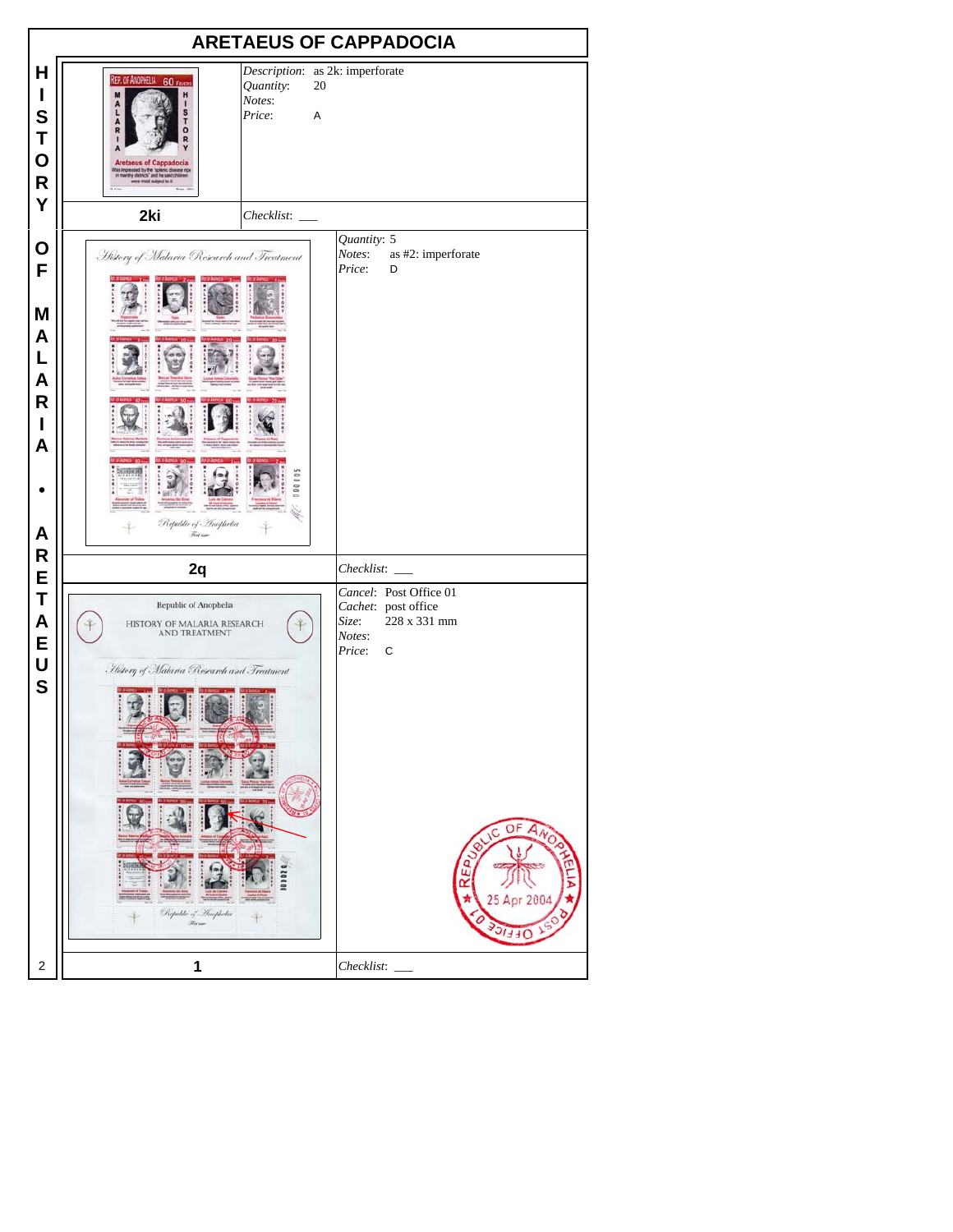| <b>ARETAEUS OF CAPPADOCIA</b>                                                             |                                                                                                                                                                                                     |                                                                                                                                                                                                                |  |  |  |  |  |
|-------------------------------------------------------------------------------------------|-----------------------------------------------------------------------------------------------------------------------------------------------------------------------------------------------------|----------------------------------------------------------------------------------------------------------------------------------------------------------------------------------------------------------------|--|--|--|--|--|
|                                                                                           | <b>TRANSKEI</b>                                                                                                                                                                                     | н                                                                                                                                                                                                              |  |  |  |  |  |
| affection<br>ot very<br>Aretaeus and diabetes                                             | Issue Date:<br>March 29, 1990<br>Designer:<br>Producer:<br>Process:<br>lithography<br>Quantity:<br>Perforations: 14 x 141/2<br>Purpose:<br>Notes:<br>pioneers; issued in panes of 10<br>Price:<br>A | L<br>S<br>Τ<br>O<br>$\mathsf R$<br>honor Aretaeus as a medical pioneer<br>from a 4-stamp issue commemorating great medical<br>Ý<br>О<br>F                                                                      |  |  |  |  |  |
| 235                                                                                       | Checklist:                                                                                                                                                                                          | unused $\_\$ used $\_\$ fdc $\_\$ other $\_\_$                                                                                                                                                                 |  |  |  |  |  |
| Sс<br>1858-1931<br>Heroes of medicine<br>$C_{112,24(5)}$<br>The conquest of diabetes<br>1 | IRAI<br>000-03-29                                                                                                                                                                                   | Cancel: Umtata<br>M<br>Cachet: post office<br>Size:<br>A<br>Notes: 1813 and additional values<br>L<br>from issue<br>Price:<br>B<br>Α<br>R<br>A<br>Checklist:<br>Α<br>R<br>E<br>Т<br>A<br>E<br>U<br>$\mathbf S$ |  |  |  |  |  |